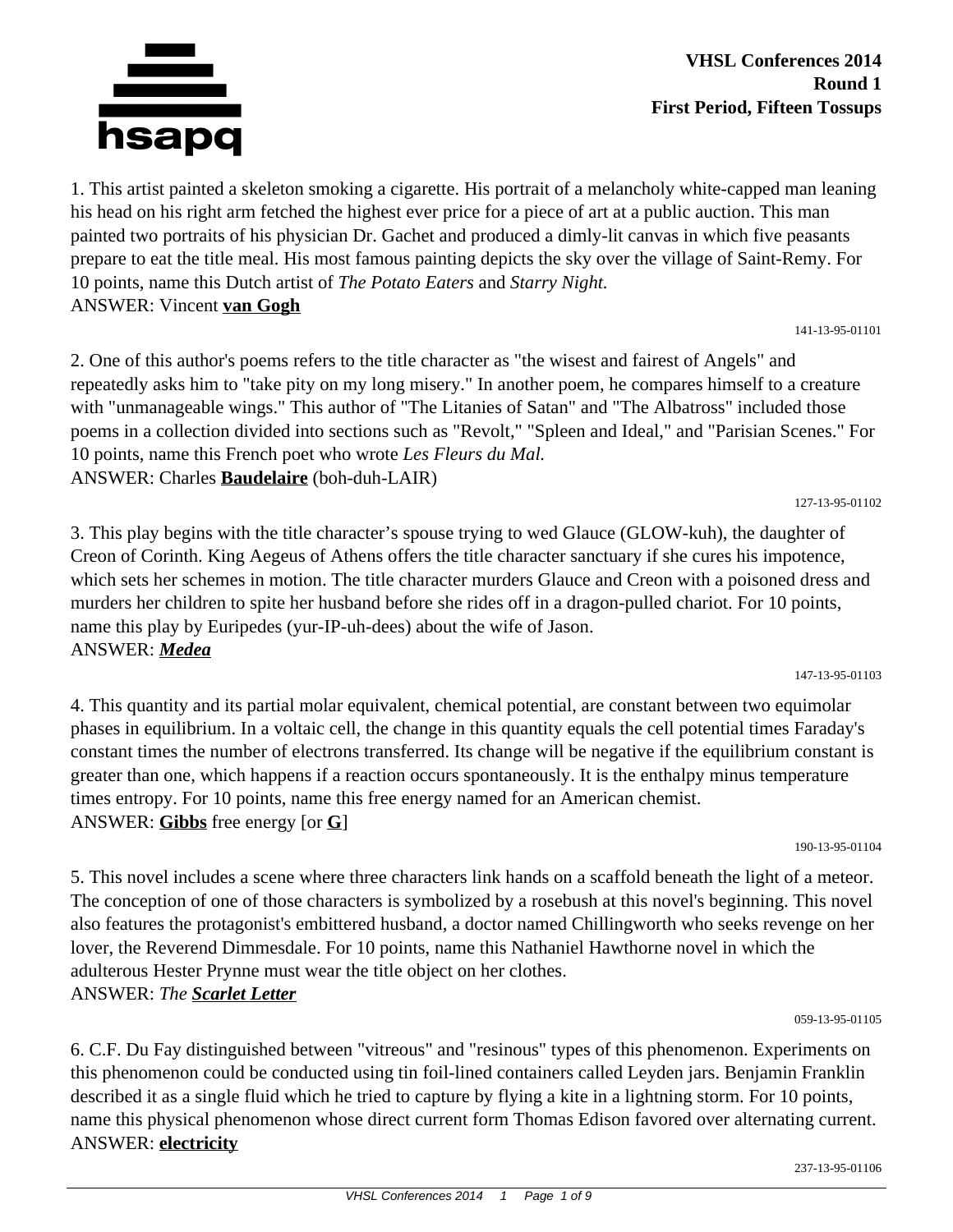7. This author published a collection of short stories entitled *The Eternal Moment,* which includes a story where Kuno and Vashti observe the title occurrence. In addition to writing "The Machine Stops," he wrote about Philip Herriton's efforts to retrieve Lilia from Italy in *Where Angels Fear to Tread.* In his most famous novel, Adela Quested accuses Dr. Aziz of rape during a trip to the Marabar Caves. For 10 points, name this author of *Howards End* and *A Passage to India.* ANSWER: E. M. **Forster**

146-13-95-01107

8. 2,3-BPG stabilizes the T state of this protein. A lower pH, or higher carbon dioxide concentration, shifts this protein's sigmoidal substrate-binding curve to the right. It also exhibits cooperative binding. One histidine and four pyrrole (PEER-ohl) nitrogens coordinate the iron at this protein's center, though the sixth ligand can be either carbon monoxide or oxygen gas. For 10 points, name this protein that carries oxygen in red blood cells.

ANSWER: **hemoglobin** [or **Hb**]

9. This man tried to duel with Colonel Easton, who downplayed this agent of the Massachusetts Committee of Safety's role in capturing Fort Ticonderoga alongside Ethan Allen's Green Mountain Boys. This man married the Loyalist Peggy Shippen while serving as military commander of Philadelphia. His actions were exposed when his confederate, John Andre, was captured. For 10 points, name this commander of West Point and hero of Saratoga who defected to the British in 1780. ANSWER: Benedict **Arnold**

019-13-95-01109

190-13-95-01108

10. Prominent performers of this instrument include Alex Klein and Heinz Hollinger. Mozart's D major flute concerto was reworked from a C major concerto for this instrument, which introduces the Swan theme from *Swan Lake.* The cor anglais is a member of this instrument's family. The concert A played by this instrument is used to tune the rest of the orchestra. The Duck in *Peter and the Wolf* is represented by this instrument. For 10 points, name this double reed woodwind instrument. ANSWER: **oboe**

020-13-95-01110

11. In these features, cold seeps leak methane and hydrogen sulfide. Upwelling in these features brings nutrient rich water to the surface. These features are quickly being turned acidic by the absorption of carbon dioxide emissions. Large, flat areas lying beneath these features are called abyssal plains, which are found after the continental rise. For 10 points, identify this geographical feature that covers over 70% of the Earth's surface with liquid water.

ANSWER: **ocean**s [or **sea**; or **ocean floor** until "carbon" is read; prompt on **water**, **lake**s, and other bodies of water]

239-13-95-01111

12. This colony sent no delegates to the First Continental Congress. Casimir Pulaski died trying to lift a siege in this colony during the Revolutionary War. During the war, the British seized rice from this colony, which was its staple cash crop after slavery was legalized. It was originally established as a colony for debtors by James Oglethorpe. For 10 points, name this colony whose largest city was Savannah. ANSWER: **Georgia**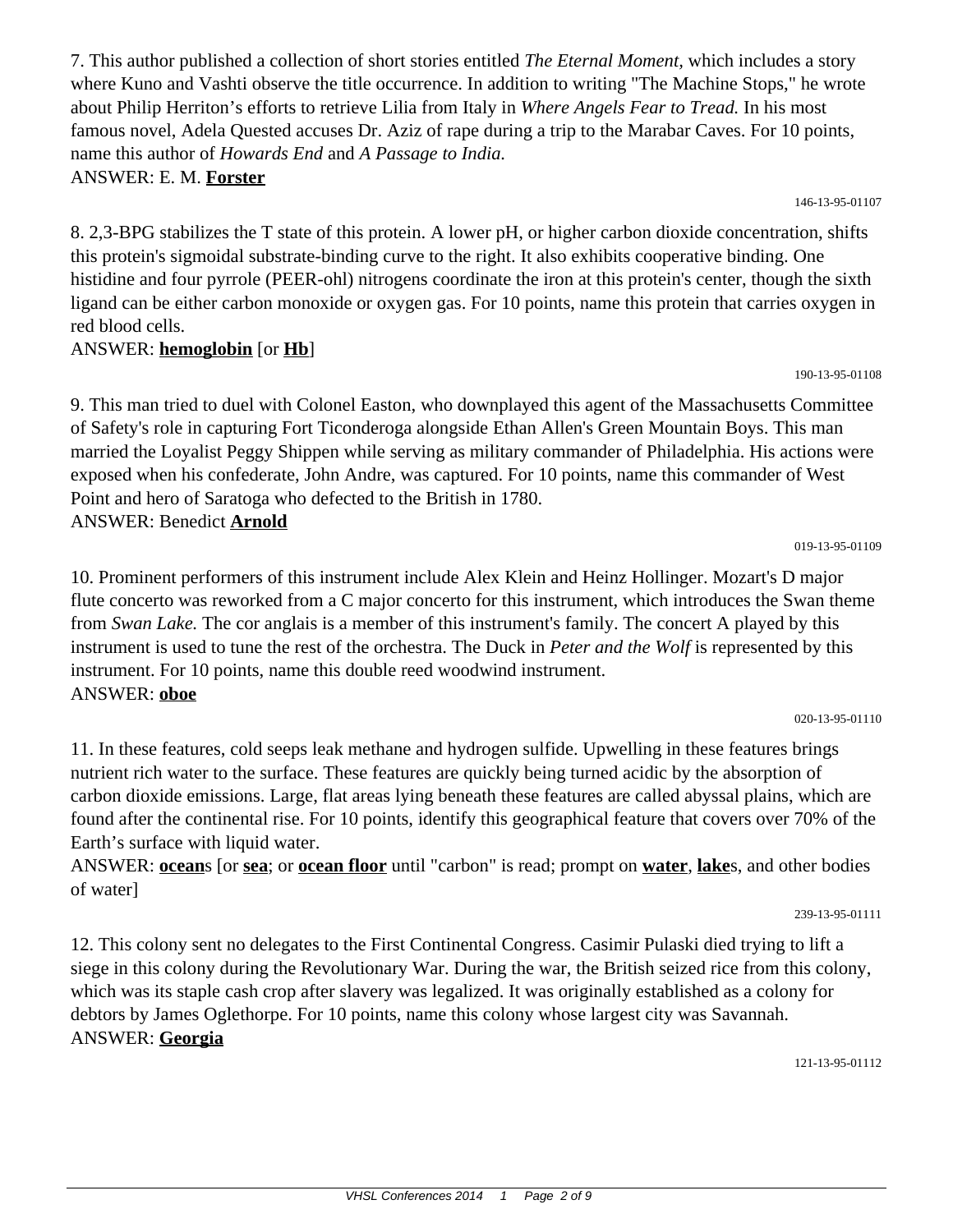13. A form of this quantity is proportional to one-half the rank-four stiffness tensor, and the gradient of this quantity is equal to force. For a magnetic particle, it equals the dot product of magnetization and the B field. For simple elastic systems, it is proportional to displacement squared. For 10 points, identify this physical quantity which is the energy stored in an object upon displacement through some force. ANSWER: **potential** energy [or change in **potential** energy]

234-13-95-01113

14. This being's killer dedicated the temple of Artemis Soteira, and this creature punished young people for the death of Androgeus (an-droh-JAY-uss). The son of Pasiphae, this thing slew Athenian youths on a regular basis, until it was killed by the lover of Ariadne. Using a ball of thread to find his way, Theseus slew this beast, which was located in the center of the Labyrinth at Crete. For 10 points, name this creature with the head of a bull on a man's body. ANSWER: **Minotaur**

### 052-13-95-01114

15. This present-day country is where the Babi Yar massacre occurred at a ravine near the capital. Millions of residents of this present-day country died in the Holodomor, a genocidal mass famine resulting from collectivized farming. In 2004, Victor Yanukovych won a rigged election in this country, but was deposed by popular outcry in the Orange Revolution. For 10 points, name this former Soviet republic where the *Battleship Potemkin* docked in Odessa. ANSWER: **Ukraine**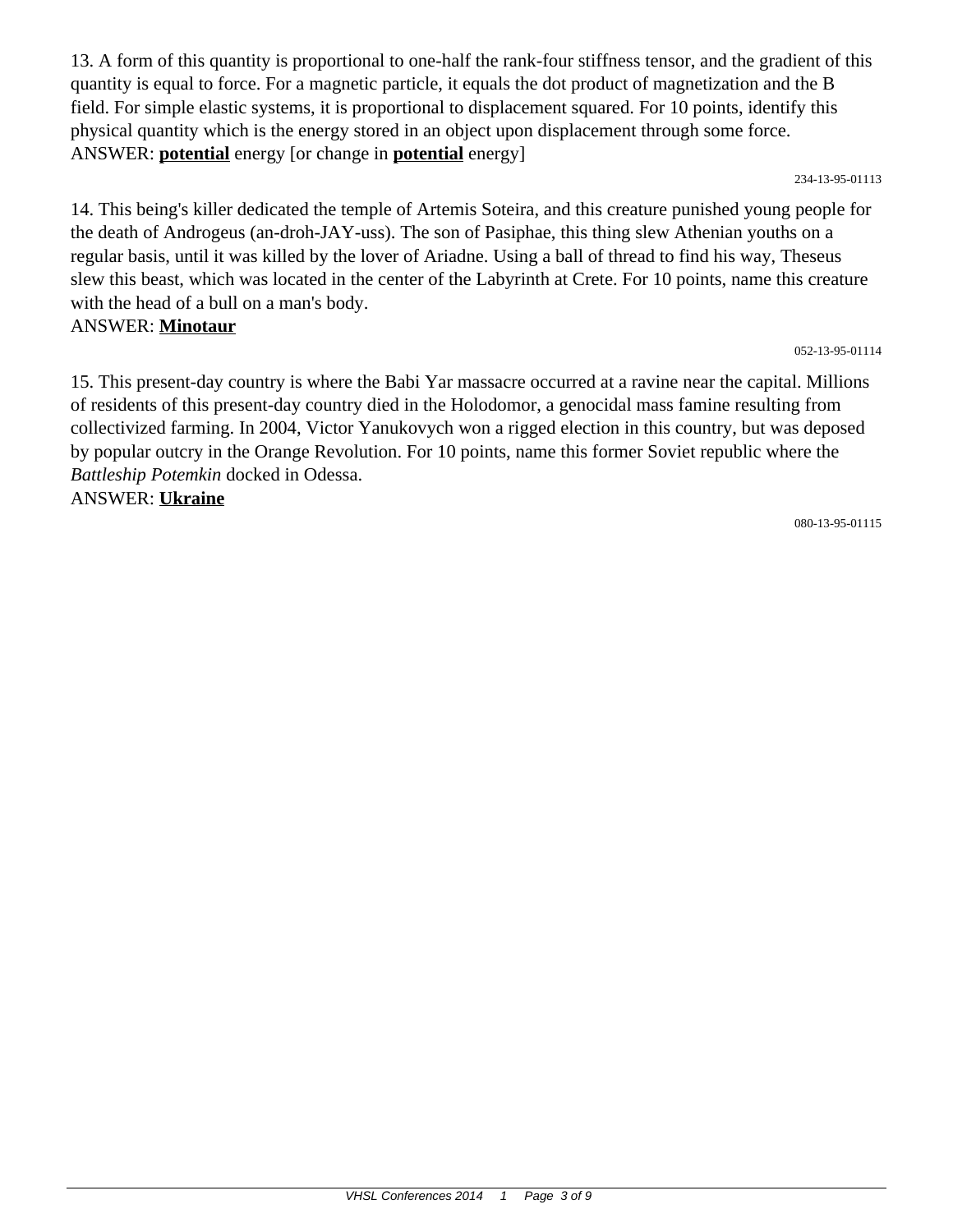

**VHSL Conferences 2014 Round 1 Directed Round**

1A. What type of objects or variables cannot be modified after they are declared, and are declared with the "final" keyword in Java and the "const" keyword in C and C++? ANSWER: **immutable** object

1B. What name is given to the moment of greatest intensity in a narrative, conventionally thought of as being followed by the "falling action"?

## ANSWER: **climax**

2A. After Steven Rogers volunteered for Project: Rebirth, he became what early superhero of the Marvel Universe?

## ANSWER: **Captain America**

2B. What eighteenth-century English author wrote the epistolary novels *Pamela* and *Clarissa*? ANSWER: Samuel **Richardson**

3A. This is a 20-second calculation question. Some two-legged men and some four-legged cows are walking in a pasture. A passerby counts 30 legs and 9 heads. How many men are there? ANSWER: **3**

3B. This is a 20-second calculation question. If a dartboard is made of concentric circles of radii 1, 3, and 5, what is the probability a dart hitting the board lands in the middle ring? ANSWER: **8/25** or **0.32** or **32%**

4A. The brightness of a star as viewed by a person standing on earth is represented by what quantity? ANSWER: **apparent magnitude** [prompt on **magnitude**; do not accept "absolute magnitude"]

4B. What Latin noun case is formed with a long "a" for first-declension nouns and a long "u" for fourth-declension nouns?

# ANSWER: **ablative**

5A. What US state includes Biscayne National Park and the cities of Buena Vista and Sarasota? ANSWER: **Florida**

5B. What NBA team led by Dwight Howard and James Harden plays its games at the Toyota Center? ANSWER: Houston **Rockets** [or **Houston** Rockets]

6A. In what year did William the Conqueror defeat Harold Godwinson at the Battle of Hastings to begin the Norman conquest of England? ANSWER: **1066**

6B. Kata Tjuta (TYOO-tuh) and what other large sandstone formation sacred to the Anangu (ah-NAHN-goo) are found in the Northern Territory of Australia? ANSWER: **Uluru** [or **Ayers Rock**]

7A. What English actor voiced both Smaug and the Necromancer in *The Hobbit?* ANSWER: Benedict **Cumberbatch**

7B. The Hindu god Brahma was born from what flower, with which he is often depicted? ANSWER: **lotus** flower

8A. What biopolymer is commonly found in the cell walls of fungi and the exoskeletons of ants? ANSWER: **chitin**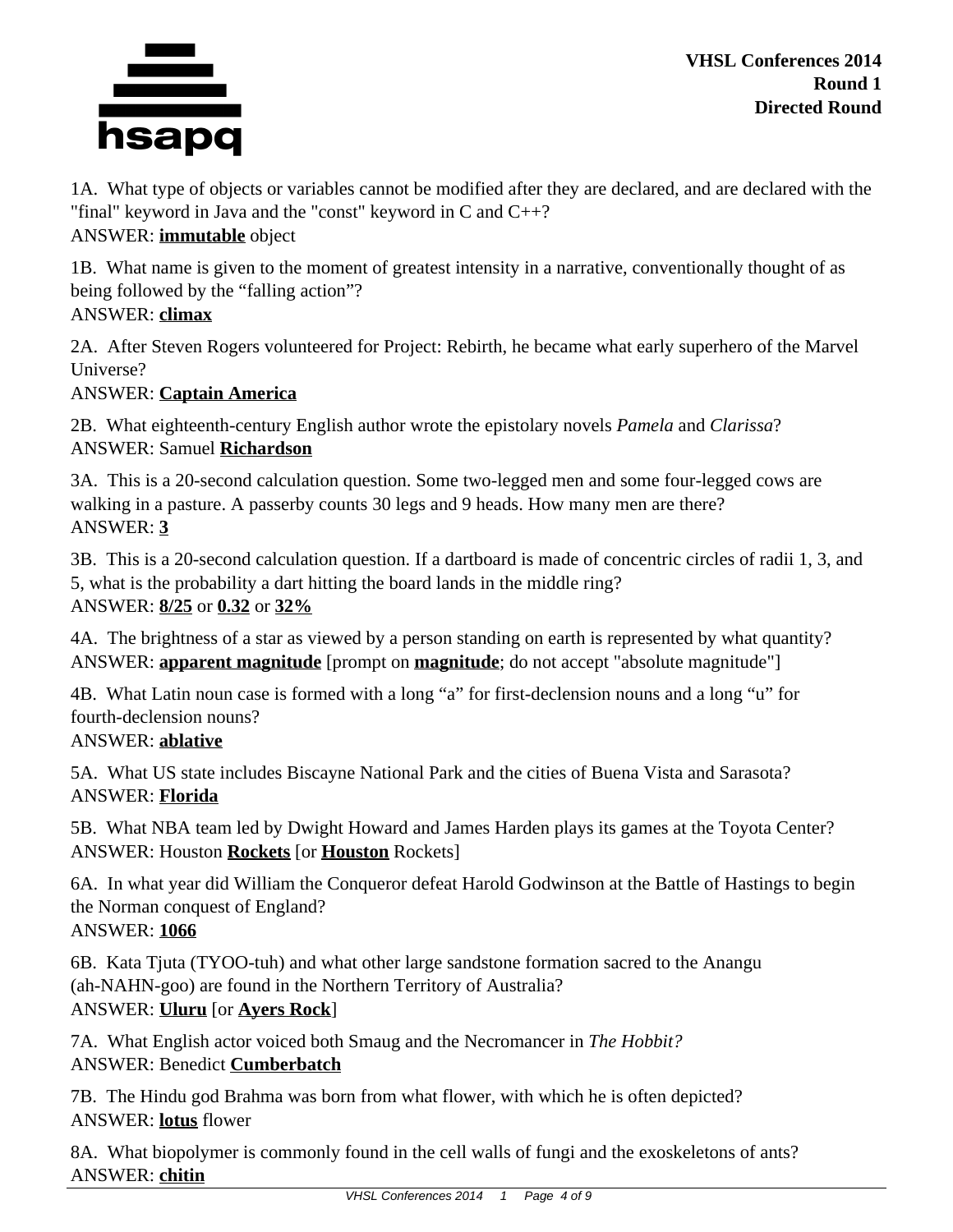8B. What British political party led by Ed Miliband is currently the official opposition to a coalition government between the Conservative Party and the Liberal Democrats? ANSWER: **Labour** Party

9A. This is a 30-second calculation question. If a triangle has sides of length 6, 8, and 10, what is the radius of a circle inscribed inside it? ANSWER: **2**

9B. This is a 30-second calculation question. How many roots does the equation 3 times the sine of 2x equals cosine of x have in the interval 0 to 2pi? ANSWER: **4** roots

10A. What Russian composer counted among "The Five" composed *Night on Bald Mountain* and *Pictures at an Exhibition*?

ANSWER: Modest **Mussorgsky**

10B. What man was exiled to the island of Saint Helena after fighting in the Hundred Days? ANSWER: Napoleon **Bonaparte** [prompt on **Napoleon**]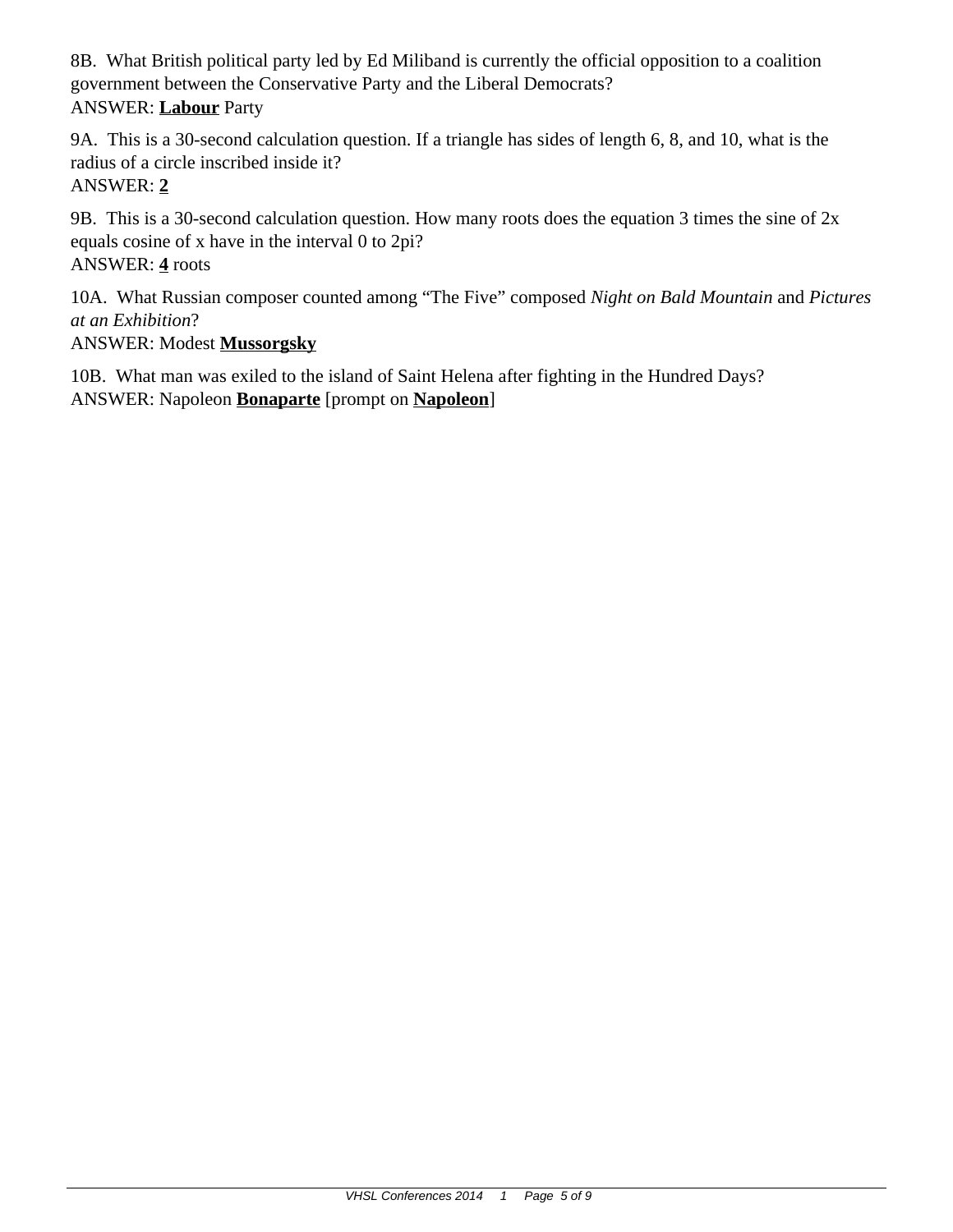

1. This poet describes two people "taking turns at the Chimborazo" in a poem beginning "Love, thou art high, I cannot climb thee." Another of her poems claims that "to comprehend a nectar requires sorest need." This poet wrote the line "the dews grew quivering and chill" in a poem describing a character who "kindly stopped for me." For 10 points, name this "Belle of Amherst," a reclusive poet who wrote "Success is counted sweetest" and "Because I could not stop for death." ANSWER: Emily **Dickinson**

192-13-95-01117

2. The n-th power of this number is equal to this number raised to the power of n mod four. This number multiplies the sine term in both de Moivre's formula and Euler's formula. e raised to this number times pi is equal to negative one according to Euler's identity. The term containing this number has its sign changed when taking the complex conjugate. For 10 points, identify this number defined as the square root of negative one and which is the unit of imaginary numbers.

ANSWER: **i** [or **j**; or the **imaginary unit** until "imaginary" is read]

066-13-95-01118

002-13-95-01119

3. A story by this author features Seymour committing suicide after telling a story about a "very ordinary looking" fish. That story marks the first appearance of the Glass family in this author's writings. In a novel by this author, the protagonist asks where the ducks have gone after he returns to New York from Pencey Prep before visiting his sister Phoebe. For 10 points, name this author who wrote about Holden Caulfield in *The Catcher in the Rye.*

## ANSWER: J. D. **Salinger**

4. Chromates oxidize this compound to acetic acid, and change color from orange to green when it is present. Methanol poisoning is usually treated with this compound. This compound forms an azeotrope with pure water at 96 volume percent. Because its boiling point is 78 degrees Celsius, thermometers that use this liquid instead of mercury only function up to that temperature. Yeasts convert glucose to carbon dioxide and this organic molecule in fermentation. For 10 points, name this alcohol found in beer. ANSWER: **ethanol** [or **C2H5OH**; or **C2H6O**; prompt on **alcohol** before it is read]

190-13-95-01120

5. This man ordered the imprisonment of a man who criticized his plan for industrializing "poor and blank" lands after the Lushan conference. The Gang of Four jockeyed for power after his death. He asked citizens to produce steel and not farm, resulting in a great famine. He advocated the Great Leap Forward and declared war on intellectuals in the Cultural Revolution. For 10 points, name this author of the *Little Red Book* who was the first chairman of Communist China. ANSWER: **Mao** Zedong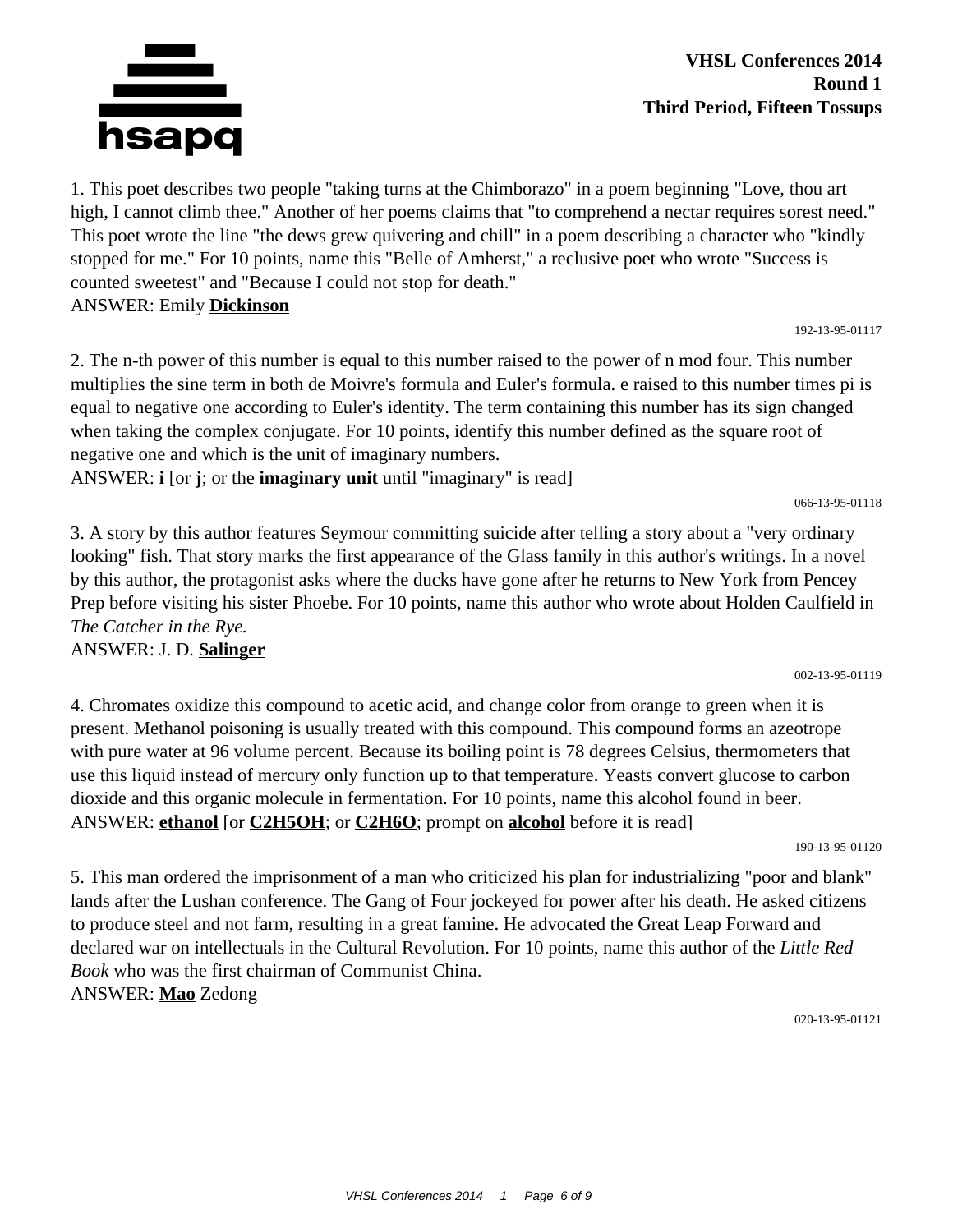6. The Navier-Stokes equations are a special case of Cauchy's equation named for this quantity. The quotient of Planck's constant and the de Broglie (duh BROI) wavelength is this quantity. The change in this quantity equals the integral of force with respect to time. Recoil is a consequence of the conservation of this quantity, which occurs in the absence of external forces, in both elastic and inelastic collisions. For 10 points, name this quantity symbolized p and equal to mass times velocity.

ANSWER: linear **momentum** [or **p** until it is read; do not accept or prompt on "angular momentum"] 190-13-95-01122

7. A narrator in one of this composer's operas tells of "two lovers" who "sat on a park bench with their bodies touching, holding hands in the moonlight." He worked with Constance DeJong on an opera whose three acts reference Leo Tolstoy, Rabindranath (rah-BIN-druh-nont) Tagore, and Martin Luther King, Jr. This man is best-known for an opera with interludes called "knee plays" that is named for a physicist. For 10 points, identify this American minimalist composer of *Einstein on the Beach.* ANSWER: Philip **Glass**

189-13-95-01123

8. This country was traditionally organized into very small villages known as "phum" (POOM), which each affiliated with a larger "khum" (KOOM) under the supervision of a Buddhist temple. As a result, secondary cities here such as Batdambang (BOT-dom-bong) and Kampong Cham have not reached the population level of its only large urban center, found where the Sab and Bassac Rivers meet the Mekong. For 10 points, name this country, the location of Angkor Wat and Phnom Penh. ANSWER: Kingdom of **Cambodia** [or Preahreacheanachakr **Kampuchea**]

019-13-95-01124

9. In Brazil, this non-Portuguese language is spoken mostly in Rio Grande do Sul. Dialects of this language include Hutterite, and a community of speakers of this language is found in Gillespie County, Texas. Closer to its home, this language has Ripuarian (RIP-yoo-AIR-ee-en), Franconian, and Alsatian forms. The only African country in which it is prominent is Namibia. For 10 points, name this language, prominently spoken by the Amish and in the largest country in Western Europe. ANSWER: **German** [or **Deutsch**; or **Dietsch**]

10. In *Kafka on the Shore,* Johnnie Walker kidnaps one of these animals named Goma. Bengalsky is decapitated by one of these animals named Behemoth in *The Master and Margarita.* Thomas Gray composed an ode on the death of a favorite one of these animals. T. S. Eliot included "Bustopher Jones" and "Macavity" in "Old Possum's Book of Practical" ones. For 10 points, name this animal that, in a Tennessee Williams play, is "on a hot tin roof."

ANSWER: **cat**s [or obvious equivalents]

11. The Supreme Court has agreed to examine the constitutionality of this action in the upcoming *NLRB v. Noel Canning.* Harry Reid started the habit of pro forma sessions to prevent these events from happening, though President Obama declared those sessions invalid when he did this with Richard Cordray, the head of the Consumer Financial Protection Bureau. For 10 points, name this executive action taken to avoid the Senate confirmation process.

ANSWER: **recess appointment**s

121-13-95-01127

198-13-95-01126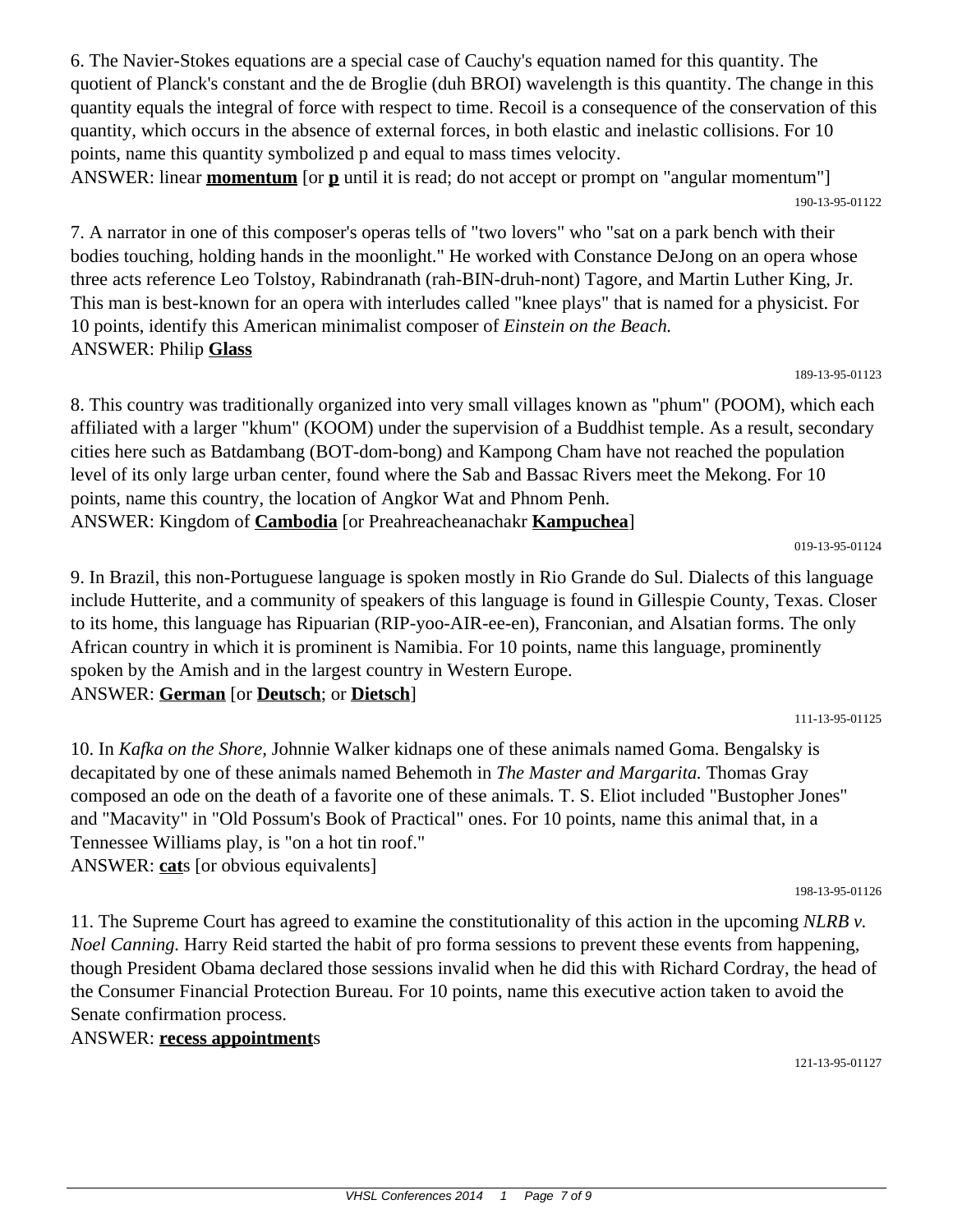12. An alternative to this substance's existence is Milgrom's MOND theory. Large tanks of a noble gas are used to detect this substance in the XENON experiments. Vera Rubin's observations of galactic rotation curves lent credence to its existence, and candidates for this substance include RAMBOS and WIMPS. For 10 points, identify this invisible, massive substance thought to hold galaxies together. ANSWER: **dark matter** [do not accept "dark energy"]

#### 234-13-95-01128

13. During this day, believers practice vidui (vee-doo-EE) in order to amend their yearly fate in the Book of Life. This day names a 1973 war between an Egypt-led Arab coalition and Israel, also known as the Ramadan War. Services on this holiday begin with the Kol Nidre (cole NEE-dray) prayer, and it marks the end of the High Holy Days. This day, marked by fasting and asking for God's forgiveness, falls nine days after the new year, Rosh Hashanah. For 10 points, name this Jewish day of atonement. ANSWER: **Yom Kippur**

### 005-13-95-01129

14. Phosphorus has this molecular geometry in a phosphate anion. Every backbone atom of an alkane has this geometry. The simplest chiral compounds are formed from an atom with this geometry. Molecules with this geometry are usually drawn with a wedge and a dashed line, indicating bonds going into and out of the page. This molecular geometry is formed when an s orbital hybridizes with three p orbitals and its bond angle is 109.5 degrees. For 10 points, name this molecular geometry of methane. ANSWER: **tetrahedral** [or **tetrahedron**]

190-13-95-01130

15. Lorenzetto sculpted the Madonna del Sasso above this man's tomb in the Pantheon in Rome. Two bored-looking cherubim appear at the bottom of his altarpiece in Piacenza (pee-uh-CHEN-zuh), the *Sistine Madonna.* His painting of the *Disputation of the Holy Sacrament* hangs directly across from his most famous fresco, which depicts Plato and Aristotle walking down a staircase, surrounded by other intellectuals. For 10 points, name this Renaissance painter of *The School of Athens.* ANSWER: **Raphael** [or **Raffaelo** Sanzio de Urbino; or **Santi**]